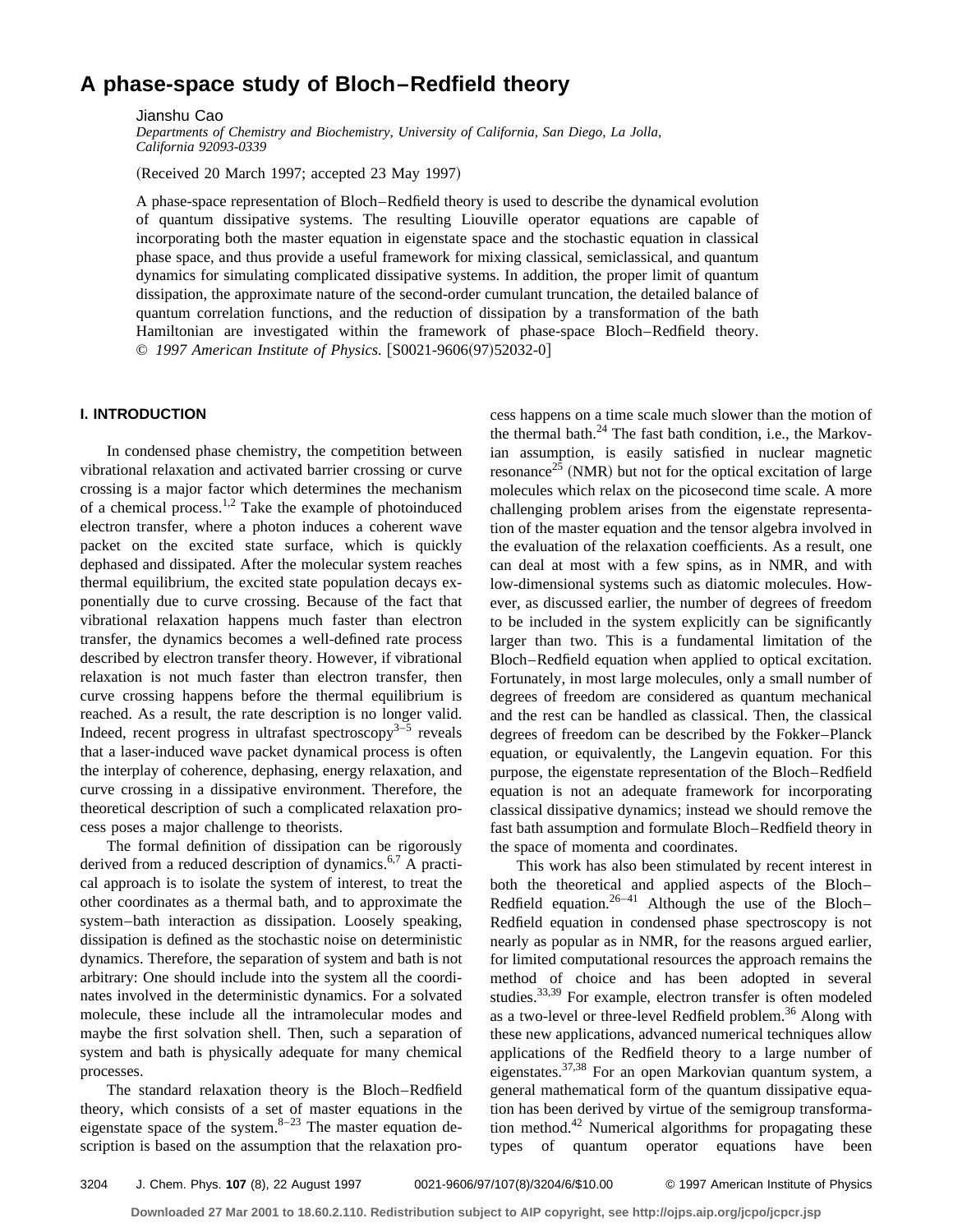implemented.<sup>43</sup> Comparison of the Bloch–Redfield equation with other quantum dissipative theories has also been carried out for the quantum Brownian oscillator model.<sup>44,45</sup> In a companion paper, a numerical study of this new theory, along with the Bloch equation and the generalized Langevin equation, has been performed for a dissipative Morse oscillator.46

This paper is organized as follows: The phase-space representation of Bloch–Redfield theory is presented in Sec. II, then several aspects of the theory are discussed in Sec. III, and a summary concludes the paper in Sec. IV.

# **II. THEORY**

# **A. Reduced Liouville equation of motion**

Consider the composite system–bath Hamiltonian

$$
H = H_0(q) + H_b(x) + V_{\text{int}}(q, x), \tag{2.1}
$$

where  $H_0(q)$  and  $H_b(x)$  are the system and bath Hamiltonians, respectively, and  $V_{int}(q, x)$  is the interaction between the system and the bath. The total density matrix of the system and bath obeys the Liouville equation of motion.<sup>47</sup>

$$
\dot{\sigma}(t) = -i\mathcal{L}(t)\sigma(t),\tag{2.2}
$$

where the Liouville operator is defined by

$$
\mathcal{L}O = \frac{1}{\hbar} [H, O], \qquad (2.3)
$$

with commutator  $[A,B] = AB - BA$ . Equation (2.2) can be recast in the interaction picture as

$$
\dot{\sigma}_I(t) = -i \mathcal{L}_I(t) \sigma_I(t), \qquad (2.4)
$$

where

$$
\sigma_I(t) = e^{i(H_0 + H_b)/\hbar} \sigma(t) e^{-i(H_0 + H_b)/\hbar}, \qquad (2.5)
$$

and

$$
\mathcal{L}_I(t) = e^{i(H_0 + H_b)} \mathcal{L}_{\text{int}} e^{-i(H_0 + H_b)}, \qquad (2.6)
$$

with  $\mathcal{L}_{int}O = [V_{int}, O]/\hbar$ . Formally, the solution to Eq. (2.4) can be expressed as

$$
\sigma_I(t) = \exp_+\left[ -i \int_0^t \mathcal{L}_I(t') dt' \right] \sigma_I(0), \tag{2.7}
$$

where the subscript  $+$  denotes the time-ordering of the Liouville operators.

Following the prescription of the reduced description, we define the reduced density matrix for the system of interest as

$$
\rho(t) = \mathrm{Tr}_b \sigma(t),\tag{2.8}
$$

where  $Tr_b$  means that a trace is performed over the bath degrees of freedom. Assuming that the system–bath interaction is turned off until  $t=0$ , we can impose the initial condition

 $\sigma(0) = \rho_b(0)\rho(0),$  (2.9)

implying that there is no correlation between system and bath at the initial time. As a result, the formal solution in Eq.  $(2.7)$  can be rewritten as

$$
\rho_I(t) = \left\langle \exp_+\left[ -i \int_0^t \mathcal{L}_I(t') dt' \right] \rho_I(0) \right\rangle_b, \qquad (2.10)
$$

where the bath average is defined as

$$
\langle O \rangle_b = \frac{\text{Tr}_0 O \rho_b(0)}{\text{Tr}_b \rho_b(0)}.
$$
\n(2.11)

We further assume that the interaction is within the linear regime such that a second-order truncation in the cumulant expansion of the bath average is sufficiently accurate. Consequently, the formal solution in Eq.  $(2.7)$  becomes

$$
\rho_I(t) = \exp_+\left[ -\int_0^t \int_0^{t'} dt' dt'' \langle \mathcal{L}_I(t') \mathcal{L}_I(t'') \rangle_b \right] \rho_I(0),
$$
\n(2.12)

which can be recast as a differential-integral equation

$$
\dot{\rho}_I(t) = -\int_0^t \langle \mathcal{L}_I(t) \mathcal{L}_I(t') \rangle_b \rho_I(t') dt'.
$$
 (2.13)

This reduced Liouville equation for the dissipative system is the starting point of Redfield's analysis and has been derived in various contexts.10,48

#### **B. Phase-space Bloch–Redfield theory**

The interaction potential term in Eq.  $(2.1)$  can always be expanded as

$$
V_{\text{int}}(q,x) = \sum_{j} F_{j}(x) Q_{j}(q). \qquad (2.14)
$$

In the rest of the paper, the index  $j$  and the summation over *j* will be omitted for simplicity. It is convenient for further analysis to introduce the force-force correlation function as

$$
C_{>}(t-t') = \langle F(t)F(t')\rangle_{b},\qquad(2.15)
$$

and its complex conjugate as  $C_<(t-t') = C^*_{>(t-t')}$ , where  $F(t)$  is a Heisenberg operator evolving under the bath Hamiltonian  $H_h$ .

With these notations, the second-order commutator in Eq.  $(2.13)$  can be explicitly resolved, giving

$$
\langle \mathcal{L}_I(t) \mathcal{L}_I(t') \rho_I(t') \rangle_b
$$
  
\n
$$
= \frac{1}{\hbar^2} \langle [V_I(t), [V_I(t'), \rho_I(t')] ] \rangle_b
$$
  
\n
$$
= \frac{1}{\hbar^2} \langle [Q_I(t), Q_I(t') \rho_I(t') C_>(t-t') - \rho_I(t') Q_I(t') C_<(t-t') ] \rangle_b.
$$
 (2.16)

Then, the reduced Liouville equation of Eq.  $(2.13)$  becomes

$$
\dot{\rho}(t) = -i\mathcal{L}_0 \rho(t) - [Q, G_>(t) - G_<(t)],\tag{2.17}
$$

where the quantum dissipation term is defined by

#### J. Chem. Phys., Vol. 107, No. 8, 22 August 1997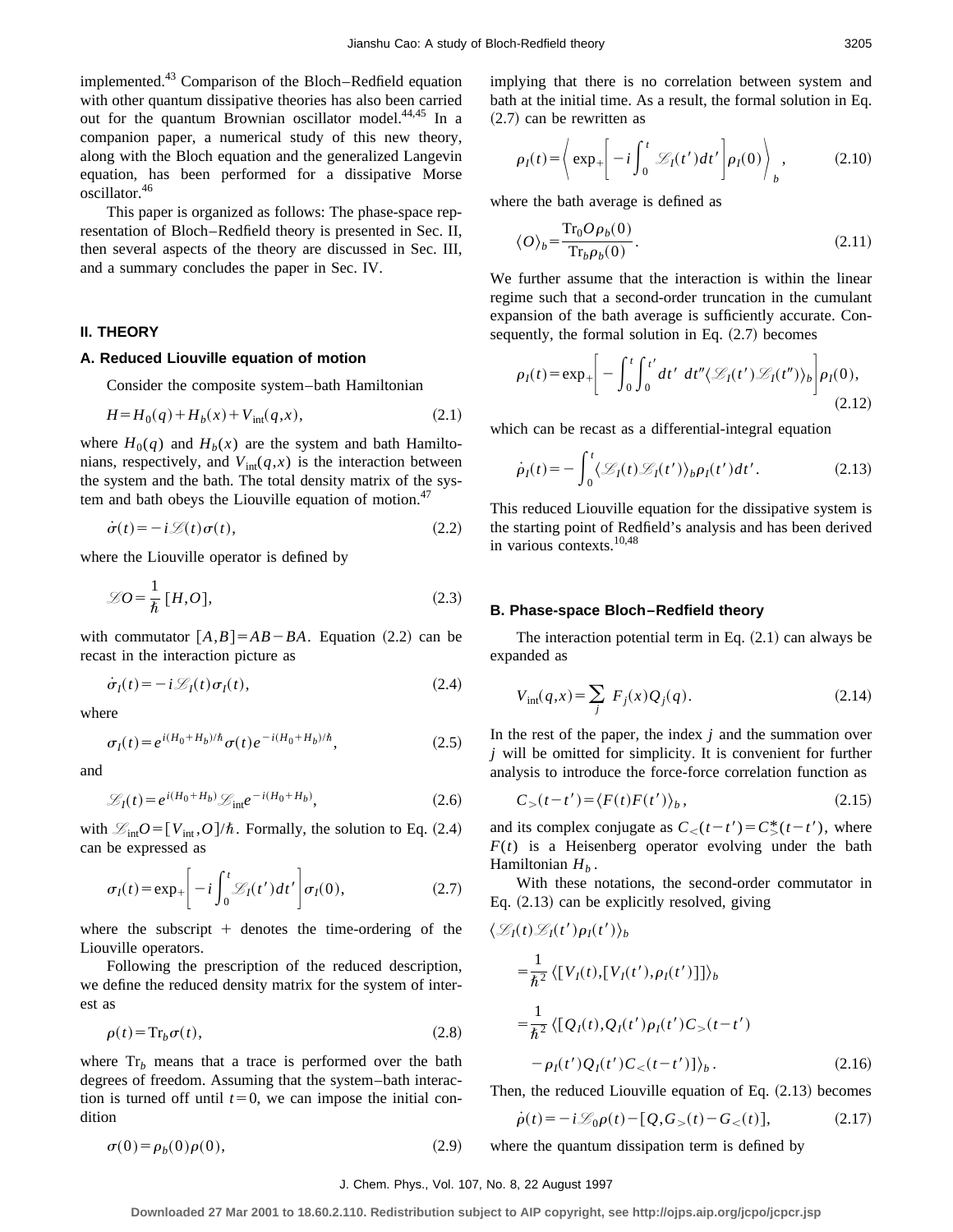$$
G_{>}(t) = \frac{1}{\hbar^2} \int_0^t e^{-iH_0(t-t')/\hbar} Q\rho(t')
$$
  
×  $e^{-iH_0(t-t')/\hbar} C_{>}(t-t')dt'$ , (2.18)

and its Hermitian conjugate  $G_<(t) = G^+_{>(t)}$ . The above expressions constitute a phase-space formulation of Redfield theory, which in the specific limit leads to the Bloch equation.48 Two key approximations underlying the Bloch equation are to extend the upper limit of the time integral to the infinity and to replace  $\rho(t')$  by  $\rho(t)$  in the above integral. In addition, the rotating-wave-approximation, i.e., the secular approximation, is introduced in eigenstate space to yield the master equation.<sup>10</sup> Thereby removing these approximations is a major advantage of the general Redfield analysis over the Bloch equation.

To proceed, taking the time derivative of  $G<sub>></sub>$ , we have

$$
\dot{G}_{>}(t) = Q\rho(t)C_{>}(0) - i\mathcal{L}_{0}G_{>}(t) + \int_{0}^{t} e^{-iH_{0}(t-t_{0})/\hbar} Q\rho(t')e^{iH_{0}(t-t_{0})/\hbar} \dot{C}_{>}(t-t')dt'.
$$
\n(2.19)

The convolution integral for the quantum dissipation term in the above equation is not a convenient form for our purpose. To this end, we introduce the spectral density  $J(\omega)$  for the force-force correlation function such that the quantum dissipation term in Eq.  $(2.19)$  can be expressed as<sup>49</sup>

$$
G_{>}(t) = \int d\omega \frac{J(\omega)}{\pi \hbar} \{ [n(\omega) + 1] g_{-}(\omega, t) + n(\omega) g_{+}(\omega, t) \}.
$$
 (2.20)

Here,  $n(\omega)$  is the occupation number  $n(\omega) = [\exp(\hbar \beta \omega)]$  $[-1]$ <sup>-1</sup>, and the two auxiliary functions  $g_+$  and  $g_-$  obey

$$
\dot{g}_{-}(\omega,t) = Q\rho(t) - i\mathcal{L}_0 g_{-}(\omega,t) - i\omega g_{-}(\omega,t) \qquad (2.21)
$$

and

$$
\dot{g}_{+}(\omega,t) = Q\rho(t) - i\mathcal{L}_0 g_{+}(\omega,t) + i\omega g_{+}(\omega,t), \quad (2.22)
$$

respectively. Equation  $(2.17)$ , together with Eqs.  $(2.20)$ ,  $(2.21)$ , and  $(2.22)$ , is the central result of phase-space Bloch– Redfield theory. To solve these coupled operator equations, the bath can be effectively represented by a set of harmonic oscillators weighted by the spectral density, and the quantum dissipation due to each oscillator is described by a pair of functions  $g_+$  and  $g_-$  which are solved simultaneously with the system density matrix  $\rho$ . In this way, the quantum dissipative dynamics under colored noise (non-Markovian systems) can be transformed into coupled quantum dissipative dynamics under white noise (extended Markovian systems). As a result, the numerical techniques developed to propagate the density matrix for white noise<sup>43</sup> can be used to solve for the colored noise case as well.

#### **C. Exponential decay correlation**

The phase-space Bloch–Redfield theory can be simplified enormously for an exponential decay friction kernel, defined as

$$
\eta(t) = \eta D e^{-Dt},\tag{2.23}
$$

with *D* the decay rate and  $\eta$  the friction strength. According to the fluctuation–dissipation theorem, the classical forceforce correlation function is given by

$$
C(t) = kT\eta(t) = \eta kTDe^{-Dt},\qquad(2.24)
$$

with *k* the Boltzmann constant. In the classical limit of the bath, the quantum force-force correlation function becomes

$$
C_{>}(t) = C(t) + i \frac{\hbar \beta}{2} \dot{C}(t),
$$
\n(2.25)

where the pure imaginary term is required to maintain detailed balance. This is necessary even at high temperature because of the quantum nature of the system–bath interaction. It should also be pointed out the exponential decay function is not analytical at  $t=0$ , giving  $C(t)$  $\ddot{C}(t) = \eta D^3 k T e^{-Dt}$  and  $\ddot{C}(t) = \eta D^3 k T e^{-Dt} - \eta D^2 k T \delta(t^+).$ Making use of these relations, the integral form in Eq.  $(2.19)$ can now be removed. With the introduction of  $i\hbar g = G_{>}$  $-G<sub>2</sub>$ , we have the linear operator equations

$$
\dot{\rho}(t) = -i\mathcal{L}_0 \rho(t) + \frac{1}{i\hbar} \left[ Q, g(t) \right]
$$
\n(2.26)

and

$$
\dot{g}(t) = -i\mathcal{L}_0 g(t) - Dg(t) + \frac{1}{i\hbar} \eta DkT[Q, \rho(t)]
$$

$$
- \eta D^2 \frac{1}{2} [Q, \rho(t)]_+, \qquad (2.27)
$$

with anticommutator  $[A,B]_+ = AB + BA$ .

As pointed out earlier, the exponential decay correlation is a very special case because taking the time derivative of the exponential decay correlation function does not change the functional form of the correlation function. Due to this fact, the general Langevin equation for an exponential decay friction kernel can be transformed into a pair of coupled Langevin equations. $24,50$  Similarly, the phase-space Bloch– Redfield theory, described in the last subsection for an exponential decay correlation, can be formulated as a pair of coupled quantum dissipative equations.

#### **III. DISCUSSION**

#### **A. Fokker–Planck equation**

The white noise bath can be easily recovered by taking the limit of exponential decay noise as  $\lim_{D\to\infty} \eta(t)$  $= \eta \delta(t^+)$ . Without loss of generality, linear coupling is assumed,  $Q = q$ , implying that the dissipation is coordinateindependent. Then, the two coupled Liouville equations in Eqs.  $(2.26)$  and  $(2.27)$  can be reduced to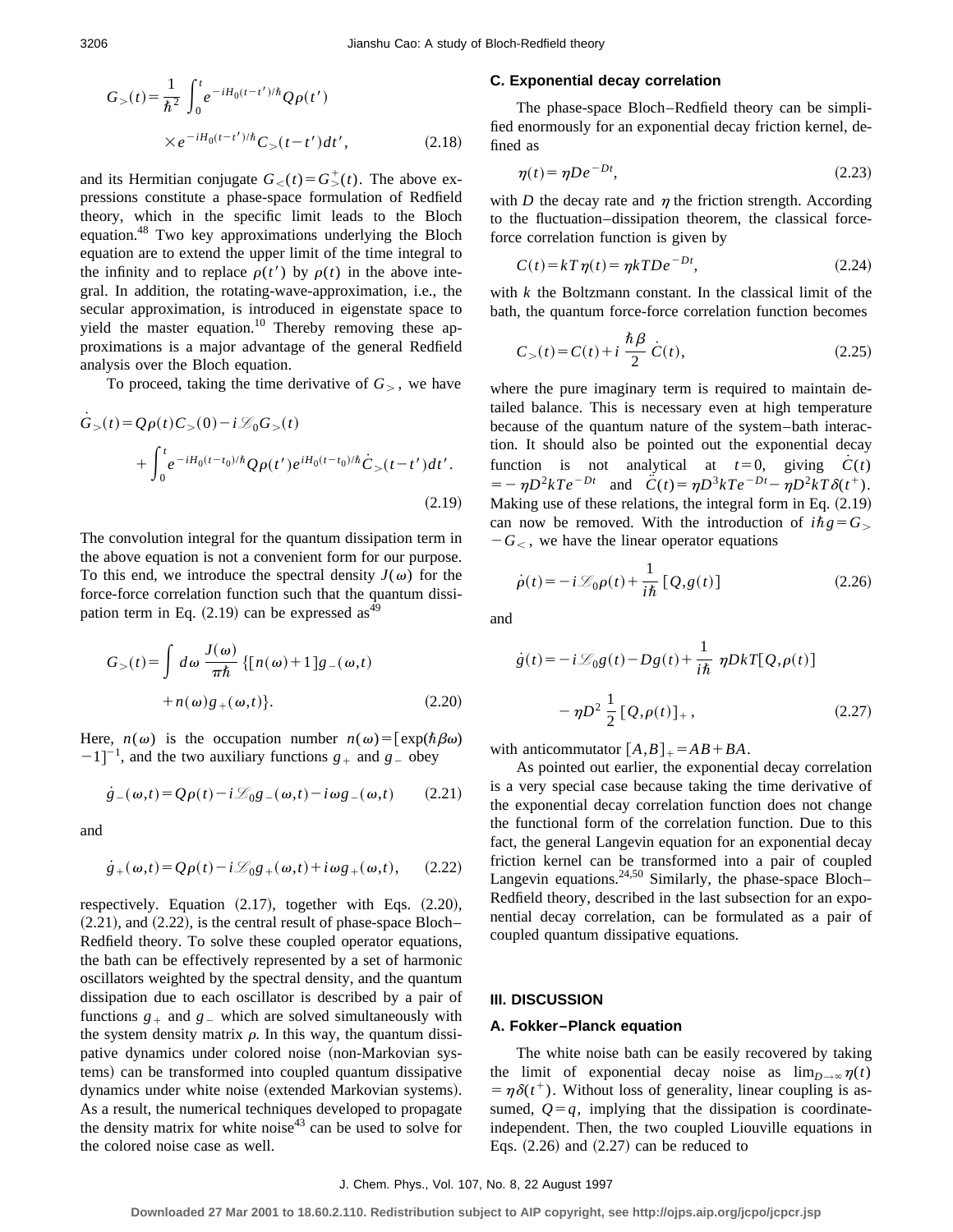$$
\dot{\rho} = -i\mathcal{L}_0 \rho - \frac{\eta KT}{\hbar^2} [q,[q,\rho]] + \frac{1}{i\hbar} \frac{\eta}{M} \bigg[ q, \frac{1}{2} [p,q]_+ \bigg],
$$
\n(3.1)

with *M* the mass and *p* the momentum operator. This result was first obtained by Caldeira and Leggett based on Feynman's influence functional formulation of quantum dissipation. $51$ 

Next, taking the classical correspondence of  $[A,B]_{+}/2$  $= AB$  and  $[A, B]/i\hbar = \{A, B\}$ , we recover the classical Fokker–Planck equation

$$
\dot{\rho} = \{H_0, \rho\} + \eta kT \frac{\partial^2}{\partial p^2} \rho + \frac{\eta}{M} \frac{\partial}{\partial p} p \rho,\tag{3.2}
$$

where  $\{ , \}$  is the Poisson bracket.

As pointed out earlier, in the Markovian limit, the general Liouville equation reduces to the Bloch equation in eigenstate space. Therefore, the above derivation of the quantum Fokker–Planck equation demonstrates the accuracy of the Bloch–Redfield equation in the Markovian limit. This is not surprising because the higher order commutators ignored in Eq.  $(2.13)$  involve convolutions of force-force correlation functions which will integrate to zero if the memory time of the bath is much smaller than the time scale of the system.

For a general exponential decay noise, Eqs.  $(2.26)$  and  $(2.27)$  become Fokker–Planck-like equations in the classical limit, giving

$$
\dot{\rho} = \{H_0, \rho\} + \{q, g\} \tag{3.3}
$$

and

$$
\dot{g} = \{H_0, g\} - Dg + \eta DkT\{q, \rho\} - \eta D^2 q \rho. \tag{3.4}
$$

These two coupled partial-differential equations can be understood as the first-order generalized Fokker–Planck equations corresponding to the general Langevin equation for the exponential decay correlation.

It is well-known that the general Langevin equation with the exponential decay friction kernel can be reduced to a two-dimensional Markovian process.<sup>50,52,53</sup> The resulting Fokker–Planck equation has three variables, and can be transformed into an infinite series of coupled two-variable Fokker–Planck equations. Therefore, the above two equations can be viewed as the leading two equations in this series. Here, the Fokker–Planck equations are examined as the classical limit of phase-space Bloch–Redfield theory, so that classical and quantum dissipative dynamics can be treated on the same level of approximation.

# **B. Detailed balance**

One of the basic properties of quantum correlation functions is the periodic condition $48,54$ 

$$
C_{>}(t - i\hbar \beta) = C_{<}(t), \qquad (3.5)
$$

which is strikingly different from the time-reversal symmetry of classical correlation functions. In Fourier space, the above relation can be rewritten as

$$
\hat{C}_{>}(\omega) = e^{-\beta \hbar \omega} \hat{C}_{<}(\omega), \tag{3.6}
$$

which can be easily recognized as the detailed balance condition. As a result, even at high temperature, direct substitution of quantum correlation functions by their classical counterparts in Eq.  $(2.19)$  will violate the detailed balance of the system and thus fail to recover thermal equilibrium as the stable solution.

By imposing the detailed balance condition in Eqs.  $(3.5)$ or  $(3.6)$ , we can approximate quantum correlation functions by the corresponding classical ones. One choice is to identify quantum linear response functions with their classical counterparts, and the resulting quantum correlation functions are then given by

$$
\hat{C}_{>}(\omega) = (\hbar \beta \omega/2) [\coth(\hbar \beta \omega/2) + 1] \hat{C}_{cl}(\omega), \quad (3.7)
$$

which holds exactly for a harmonic bath. This approach is effectively the dispersion polaron model pioneered by Warshel.<sup>55,56</sup> The implication of Eq.  $(3.7)$  in the Bloch– Redfield theory has been discussed earlier by Bader and Berne.<sup>35</sup> It is argued by Cao and Voth<sup>57</sup> that replacing the classical correlation functions in Eq.  $(3.7)$  by the correlation functions obtained from classical dynamics based on the centroid potential energy surface provides a much better approximation for the quantum correlation functions.

Expanding Eq.  $(3.7)$  to first order in quantum correction, we obtain

$$
\hat{C}_{>}(\omega) = [1 + (\hbar \beta \omega/2)] \hat{C}_{cl}(\omega), \qquad (3.8)
$$

which is obviously the same expression as Eq.  $(2.25)$ . As seen from the derivation of the quantum and classical Fokker–Planck equations in the previous subsection, the imaginary part in Eq.  $(2.25)$  gives rise to the last term in Eqs.  $(3.1)$  and  $(3.2)$ , which is required to balance the diffusion term in order to achieve the thermal equilibrium. Essentially, it is the quantum nature of the bath–system interaction that requires the introduction of the imaginary part in Eq.  $(2.25)$ in order to maintain the detailed balance of the quantum system. In fact, detailed balance can be used to test the selfconsistency of theories and algorithms for mixed quantumclassical systems.

#### **C. Transformation of the bath Hamiltonian**

The reduced equation of motion in Eq.  $(2.13)$  is obtained under the assumption that higher order cumulants can be ignored. This is valid if the dissipation is weak or if the correlation time of the dissipation is short, such as in the Markovian limit. If neither of these conditions is satisfied, the validity of the second-order truncation in Eq.  $(2.13)$  becomes questionable. This difficulty can be avoided if the separation of system and bath is properly partitioned so that the system–bath interaction becomes weak and noncorrelated. There are many ways to achieve this. Here we will introduce a transformation of the bath Hamiltonian to repartition system and bath.

It is well-known that the general Langevin equation is equivalent to the harmonic bath model<sup>58</sup> described by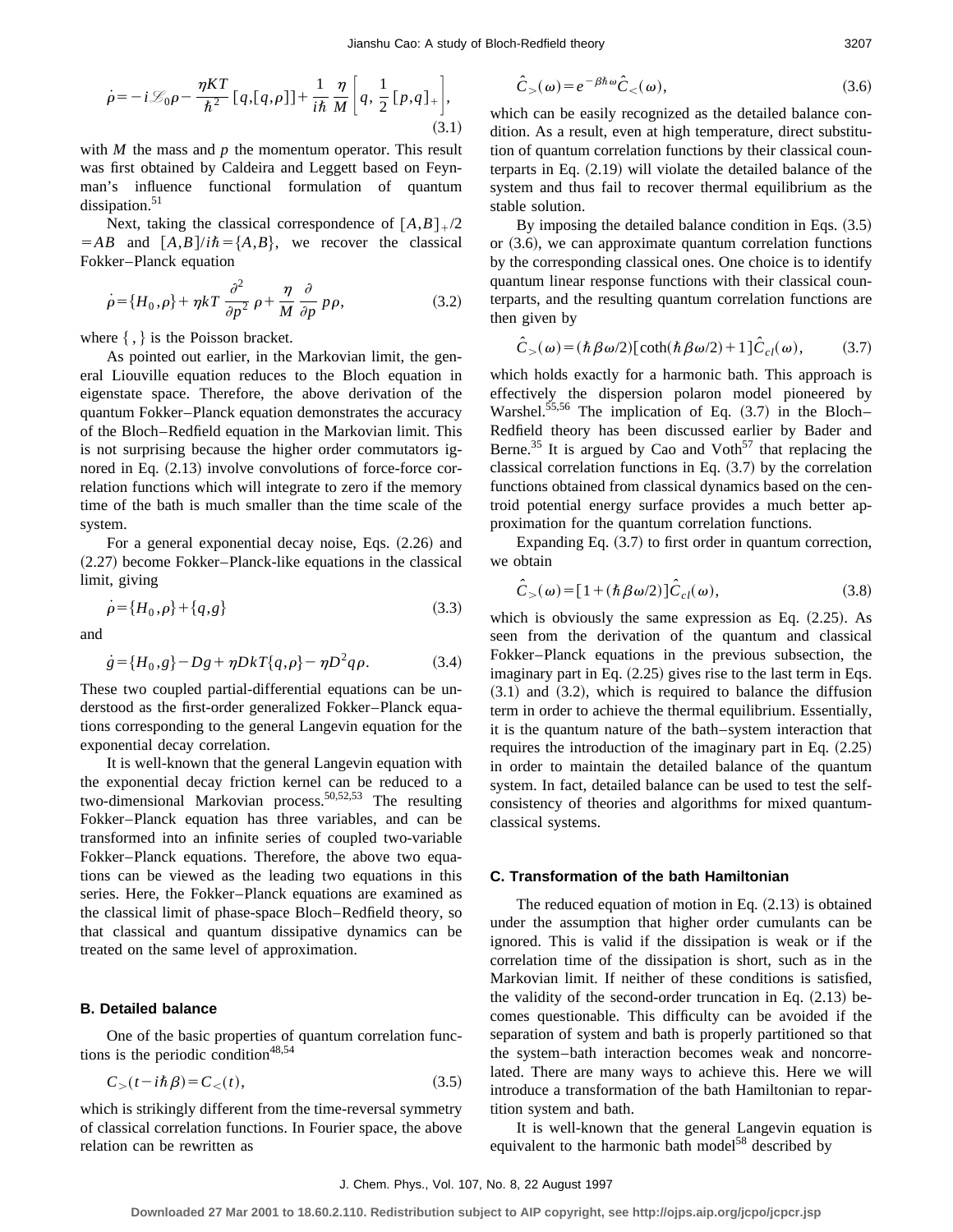$$
H = H_0(q) + H_b(x) + V_{int}(q, x)
$$
  
=  $H_0(q) + \sum_{i=1}^{N} \left[ \frac{m_i \dot{x}_i^2}{2} + \frac{m_i \omega_i^2}{2} \left( x_i - \frac{c_i}{m_i \omega_i^2} q \right)^2 \right],$  (3.9)

where  $\{m_i, \omega_i, c_i\}$  are a set of masses, frequencies, and coupling constants for the bath oscillators. The spectral density of the force-force correlation function in Eq.  $(2.20)$  is related to the harmonic bath by

$$
J(\omega) = \sum_{i} \frac{\pi}{2} \frac{c_i^2}{m_i \omega_i} \delta(\omega - w_i),
$$
 (3.10)

which defines the density of states of the bath oscillators. This harmonic bath model is widely used in studying dissipative processes such as quantum tunneling and condensed phase spectroscopy.

One approach is to identify a collective bath mode, to include it in the extended system, and to treat the rest of the harmonic oscillators as the secondary bath. The system couples only to the collective bath mode, and the bath mode in turn couples to the secondary bath. Then, the composite Hamiltonian is expressed as

$$
H = H_0(q) + \frac{1}{2} m_0 \dot{x}_0^2 + \frac{1}{2} m_0 \omega_0^2 \left( x_0 - \frac{c_0}{m_0 \omega_0^2} q \right)^2 + H_b'(\bar{x}),
$$
\n(3.11)

where the secondary bath Hamiltonian is

$$
H'_b(\overline{x}) = \sum_{n=1}^{N-1} \left[ \frac{\overline{m}_n \dot{x}_n^2}{2} + \frac{\overline{m}_n \overline{\omega}_n^2}{2} \left( \overline{x}_n - \frac{\overline{c}_n}{\overline{m}_n \overline{\omega}_n^2} x_0 \right)^2 \right]. \quad (3.12)
$$

Here,  $m_0$ ,  $\omega_0$ , and  $c_0$  are the mass, frequency, and coupling Here,  $m_0$ ,  $\omega_0$ , and  $c_0$  are the mass, frequency, and coupling constant of the collective bath mode, and  $\{\overline{m}_n, \overline{\overline{\omega}}_n, \overline{\overline{c}_n}\}$  are a set of masses, frequencies, and coupling constants for the secondary bath oscillators. To distinguish them from the similar parameters in the harmonic bath Hamiltonian in Eq.  $(3.9)$ , the parameters for the secondary bath are denoted with an overbar. By integrating out the secondary bath, the collective bath mode is effectively a Brownian oscillator.

The partitioning of the bath into the collective bath mode and the secondary bath has been proposed earlier in the context of quantum tunneling in dissipative systems.<sup>59</sup> In the case of electron transfer, Eq.  $(3.9)$  corresponds to the spinboson model, where an electronic variable couples to a harmonic bath, and Eq.  $(3.11)$  corresponds to the model used by Garg *et al.*,<sup>60</sup> where an electronic variable couples a single nuclear coordinate, which then couples to a harmonic bath. For the accurate path integral treatment of quantum dissipation, the two Hamiltonians described here are exactly equivalent. Because of the approximate nature of the second cumulant expansion in Eq.  $(2.12)$ , the partitioning of the bath can reduce the effective dissipation and thus increase the accuracy of the phase-space Bloch–Redfield equations.

The transformation between these two Hamiltonians has been established by relating the parameters of the Brownian been established by relating the parameters of the Brownian oscillator  $\{x_0, \overline{x_n}\}$  to those of the original harmonic bath  $\{x_i\}$ :

$$
\frac{c_0^2}{m_0} = \sum_i \frac{c_i^2}{m_i},\tag{3.14}
$$

and an identity valid for an arbitrary variable *z*,

$$
\sum_{n} \frac{\overline{c}_{n}^{2}}{\overline{m}_{i}m_{0}(\overline{\omega}_{i}^{2}+z)} = \omega_{0}^{2}+z-\frac{\Sigma_{i}c_{i}^{2}/m_{i}}{\Sigma_{i}c_{i}^{2}/m_{i}(\omega_{i}^{2}+z)}.
$$
 (3.15)

For derivation of these relations, see Appendix C in Ref. 59 by Caldeira and Leggett, Ref. 60 by Garg, Onuchic, and Ambegaokar, and Appendix B in Ref. 61 by Cao and Voth.

In the context of electron transfer, the collective mode alone gives rise to the classical activation energy and electron transfer rate constant.<sup>61</sup> Therefore, it is reasonable to view  $\omega_0$  as a characteristic frequency of the environment and to include the rest of the bath only when the dissipation and quantum effects are significant. Furthermore, it should be noted that the dissipation on the Brownian oscillator by the secondary bath is independent of the strength of the original friction kernel. Since the collective bath mode captures the major contribution to dissipation from the bath, the secondary dissipation is significantly weaker, and thereby the reduced Liouville equation in Eq.  $(2.13)$  becomes applicable.

# **IV. CONCLUSION**

In this paper, we have formulated the Bloch–Redfield theory in phase-space and removed the Markovian approximation used in the Bloch equation. The resulting operator equations can be solved without tensor algebra and can be reduced to the Bloch equation and the Fokker–Planck equation in the proper limits. For an exponential decay correlation, the general formulation can be simplified to a pair of coupled Liouville equations. However, the second-order cumulant truncation sets the limitation of the theory to weak couplings or short correlations. In this paper, we employ a proper partitioning of the system and bath Hamiltonians, which greatly extends the applicability of the phase-space Bloch–Redfield equation. As an example, the transformation between a Gaussian bath and a Brownian oscillator is studied. In short, this composite theory represents a successful attempt toward a phase-space relaxation theory which treats classical and quantum dissipative dynamics on the same level of approximation.

For the rigor of the theory, we have to address several conceptual problems such as the positiveness of the density matrix and high order correction. The root of possible negativity of the Redfield theory is primarily the second-order cumulant truncation in deriving Eq.  $(2.13)$ . However, a proper preparation of the initial bath-system configuration can significantly reduce the negative values in the Redfield theory (without the secular approximation).<sup>28,62</sup> There is no better way to eliminate the negative values than to include higher order cumulant expansion terms. Though such a theory would be valid for arbitrary coupling strengths and correlation times, it will be considerably more complicated